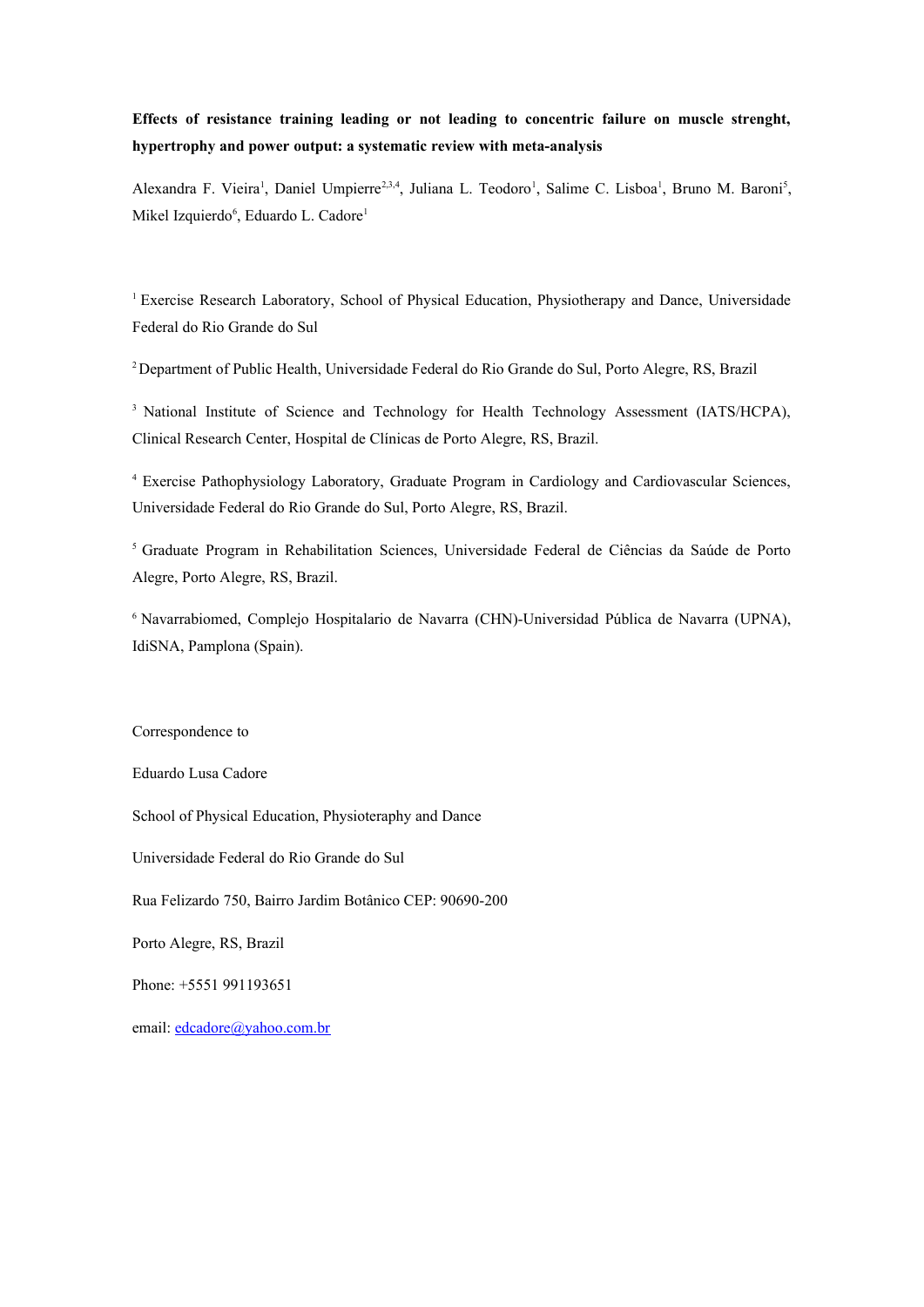## **PubMed database search strategy**

"Humans"[Mesh] OR "Humans" OR "Homo sapiens" OR "Man (Taxonomy)" OR "Man, Modern" OR "Modern Man" OR "Human" AND "Adult"[Mesh] OR "Adult" OR "Adults" OR "Aged"[Mesh] OR "Aged" OR "Elderly" AND "Resistance Training"[Mesh] OR "Resistance Training" OR "Training, Resistance" OR "Strength Training" OR "Training, Strength" OR "Weight-Lifting Strengthening Program" OR "Strengthening Program, Weight-Lifting" OR "Strengthening Programs, Weight-Lifting" OR "Weight Lifting Strengthening Program" OR "Weight-Lifting Strengthening Programs" OR "Weight-Lifting Exercise Program" OR "Exercise Program, Weight-Lifting" OR "Exercise Programs, Weight-Lifting" OR "Weight Lifting Exercise Program" OR "Weight-Lifting Exercise Programs" OR "Weight-Bearing Strengthening Program" OR "Strengthening Program, Weight-Bearing" OR "Strengthening Programs, Weight-Bearing" OR "Weight Bearing Strengthening Program" OR "Weight-Bearing Strengthening Programs" OR "Weight-Bearing Exercise Program" OR "Exercise Program, Weight-Bearing" OR "Exercise Programs, Weight-Bearing" OR "Weight Bearing Exercise Program" OR "Weight-Bearing Exercise Programs" AND "Muscle Fatigue"[Mesh] OR "Muscle Fatigue" OR "Muscular Fatigue" OR "Fatigue, Muscular" OR "Fatigue, Muscle" OR "Muscular Failure" OR "Muscular Exhaustion" OR "Repetition Failure" OR "Failure" OR "Repetition Exhaustion" OR "Repetition Maximum" OR "Maximal Repetitions"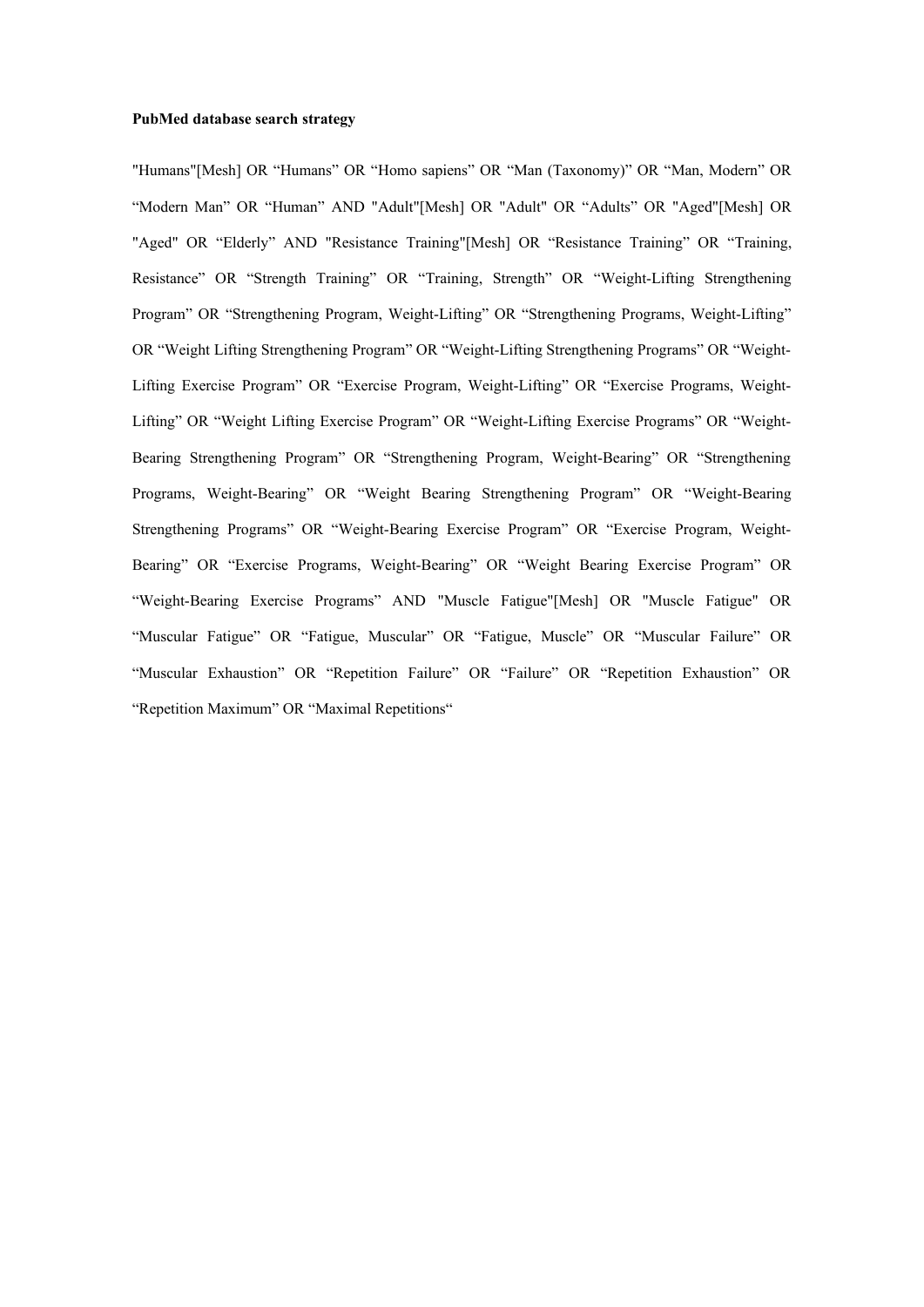## Table S1. Summary of risk of bias of the studies included

| Studies                         | Adequate<br>random<br>sequence<br>generation | Allocation<br>concealment | Blinding of<br>participants<br>and/or<br>personnel | Blinding of<br>outcome<br>assessment | Description of<br>losses and<br>exclusions | Intention-to-<br>treat analysis |
|---------------------------------|----------------------------------------------|---------------------------|----------------------------------------------------|--------------------------------------|--------------------------------------------|---------------------------------|
| Cadore et al., 2018a,b          | yes                                          | yes                       | unclear                                            | yes                                  | yes                                        | no                              |
| Da Silva et al, 2018a,b         | unclear                                      | yes                       | unclear                                            | strength: no<br>hypertrophy: yes     | yes                                        | no                              |
| Drinkwater et al., 2005         | unclear                                      | unclear                   | unclear                                            | unclear                              | no                                         | no                              |
| Drinkwater et al., 2007         | unclear                                      | unclear                   | unclear                                            | unclear                              | no                                         | no                              |
| Folland et al., 2002            | no                                           | unclear                   | unclear                                            | unclear                              | no                                         | no                              |
| Izquierdo et al., 2006          | unclear                                      | unclear                   | unclear                                            | unclear                              | no                                         | no                              |
| Izquierdo-Gabarren et al., 2010 | unclear                                      | unclear                   | unclear                                            | unclear                              | no                                         | no                              |
| Kramer et al., 1997             | unclear                                      | unclear                   | unclear                                            | unclear                              | yes                                        | no                              |
| Martorelli et al., 2017a,b      | yes                                          | unclear                   | unclear                                            | unclear                              | no                                         | no                              |
| Nóbrega et al., 2017            | unclear                                      | unclear                   | unclear                                            | unclear                              | yes                                        | no                              |
| Rooney et al., 1994             | unclear                                      | unclear                   | unclear                                            | unclear                              | no                                         | no                              |
| Sampson & Groeller, 2015        | unclear                                      | unclear                   | unclear                                            | unclear                              | no                                         | no                              |
| Sanborn et al., 2000            | unclear                                      | unclear                   | unclear                                            | unclear                              | yes                                        | no                              |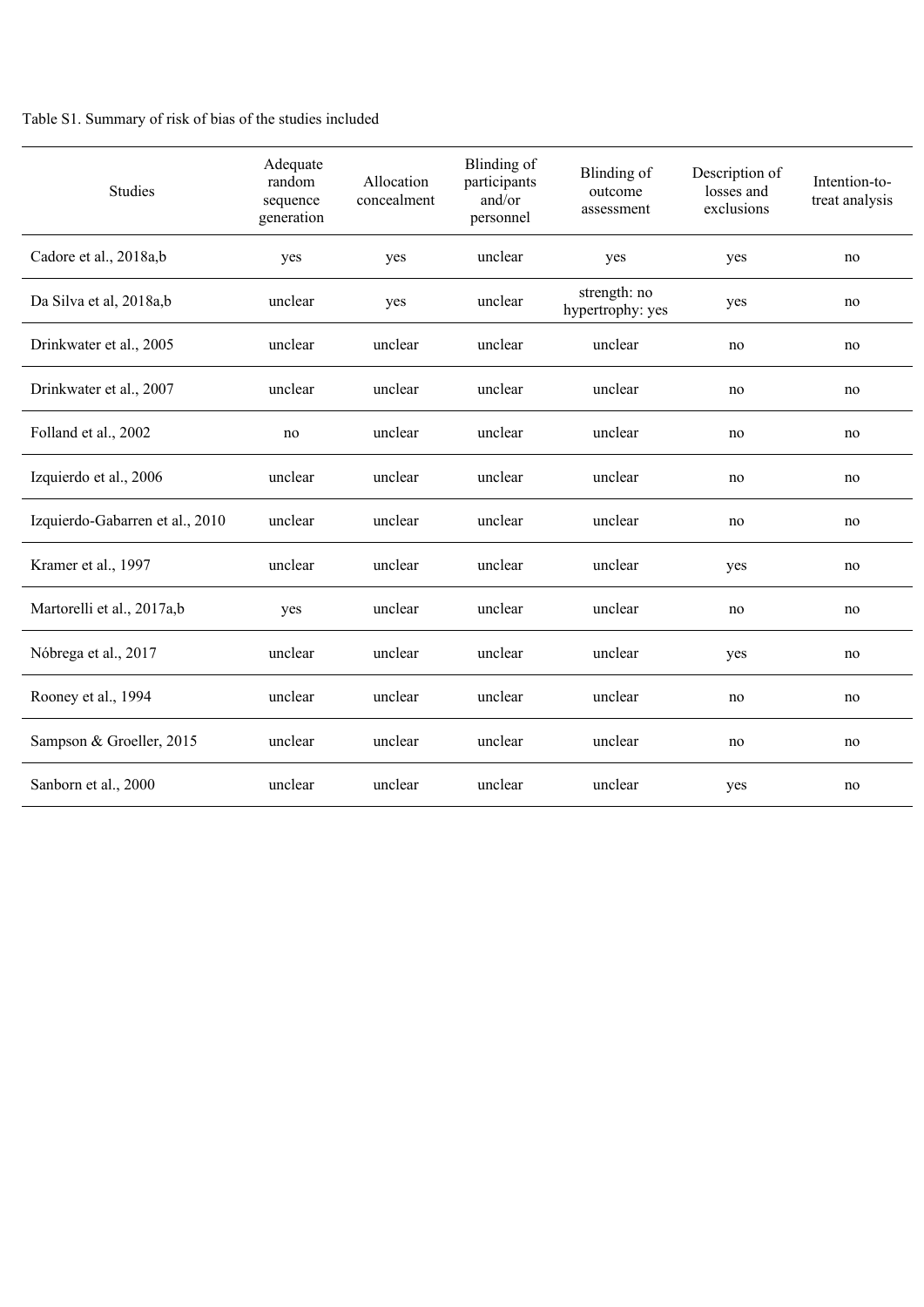

Figure S1. Funnel plot of the effect of resistance training performed to concentric failure or not to failure on maximal strength. The solid line represents the pooled effect estimate expressed as the standardized mean difference (SMD) for each analysis. Dashed lines present pseudo-95% confidence intervals and the circles represent effect estimates for each included study.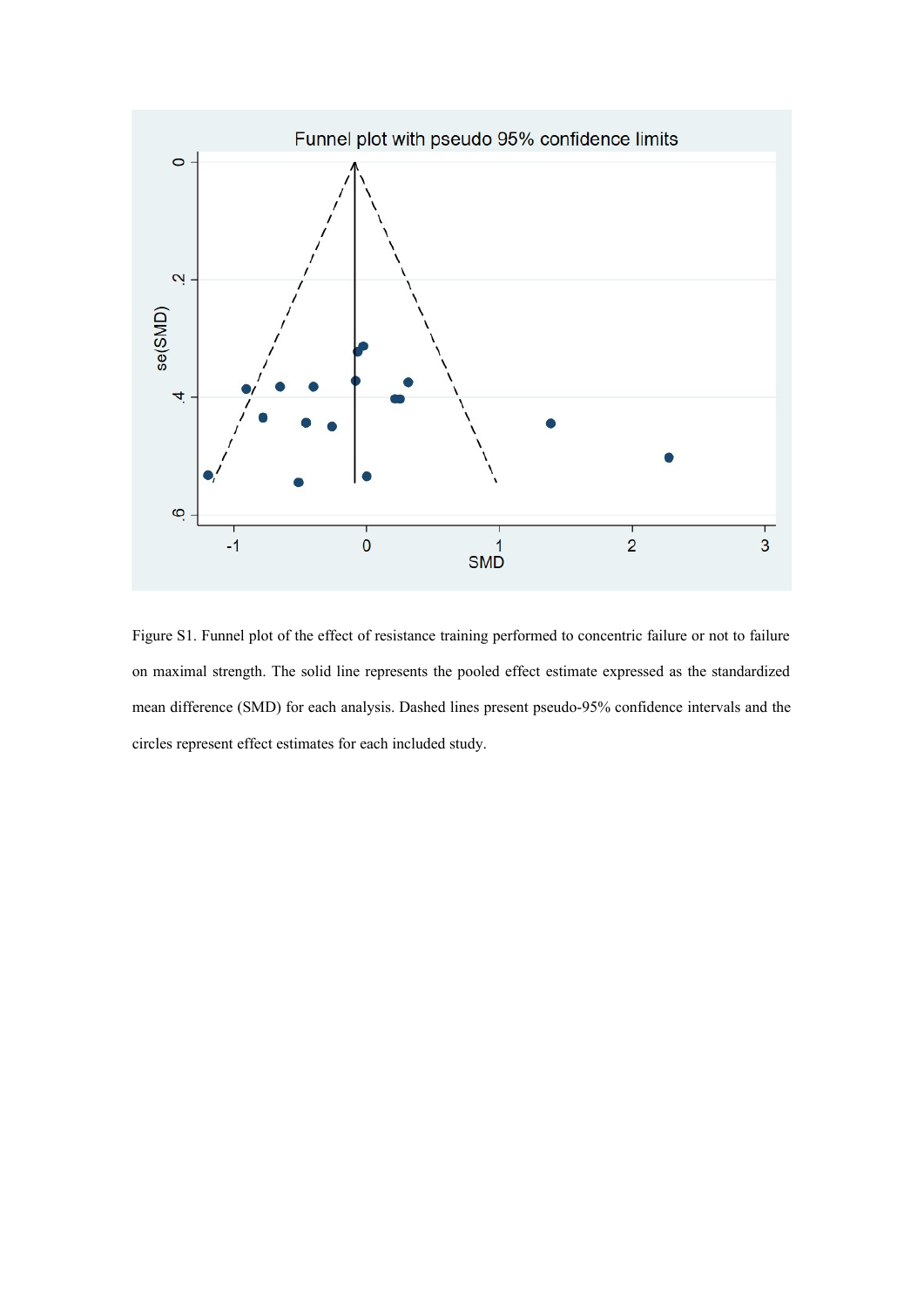

Figure S2. Forest plot of the lower-body maximal strength promoted by resistance training (RT) performed to concentric failure versus RT performed not to failure. The estimation for each subgroup (1: non equalized volume; 2: equalized volume) and combined effect (overall) are detailed. The squares and error bars signify the standardized difference in the means (SMD) and 95% confidence interval (95% CI) values; The diamonds represent the pooled estimates of random-effects meta analyses.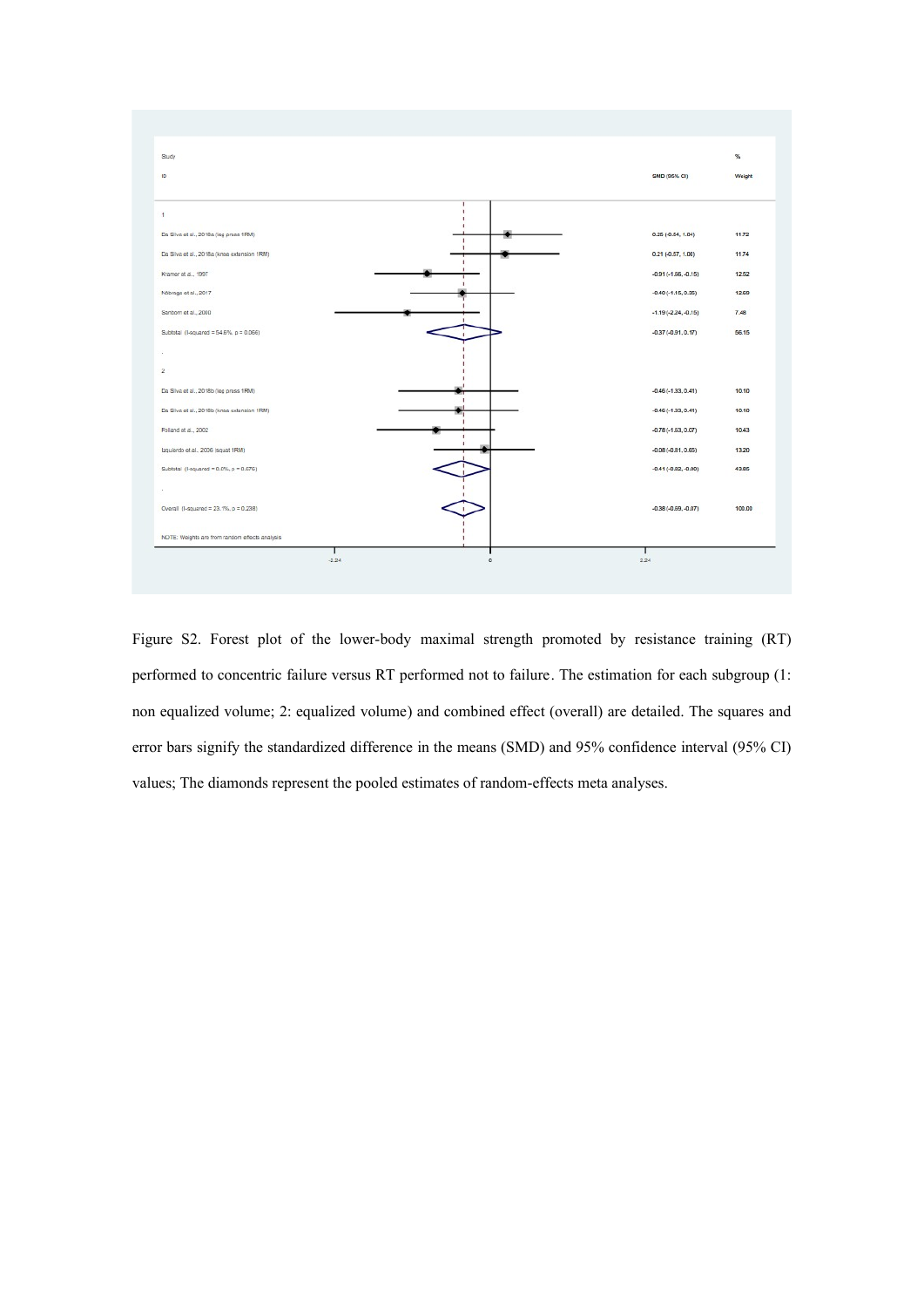

Figure S3. Forest plot of the lower-body maximal strength promoted by resistance training (RT) performed to concentric failure versus RT performed not to failure. The estimation for each subgroup (1: multi-joints exercises; 2: single joints exercises) and combined effect (overall) are detailed. The squares and error bars signify the standardized difference in the means (SMD) and 95% confidence interval (95% CI) values; The diamonds represent the pooled estimates of random-effects meta analyses.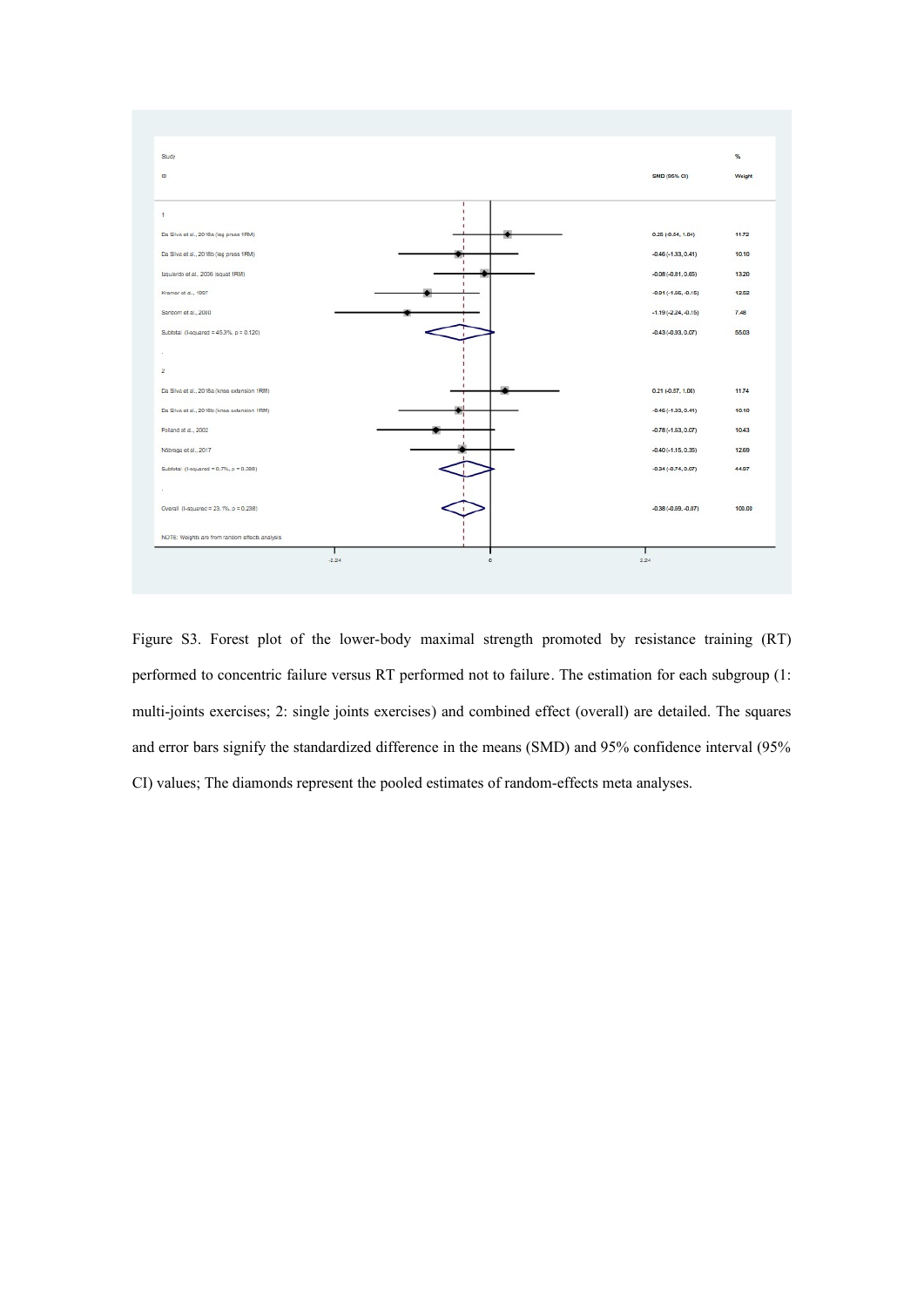

Figure S4. Forest plot of the upper-body maximal strength promoted by resistance training (RT) performed to concentric failure versus RT performed not to failure. The estimation for each subgroup (1: non equalized volume; 2: equalized volume) and combined effect (overall) are detailed. The squares and error bars signify the standardized difference in the means (SMD) and 95% confidence interval (95% CI) values; The diamonds represent the pooled estimates of random-effects meta analyses.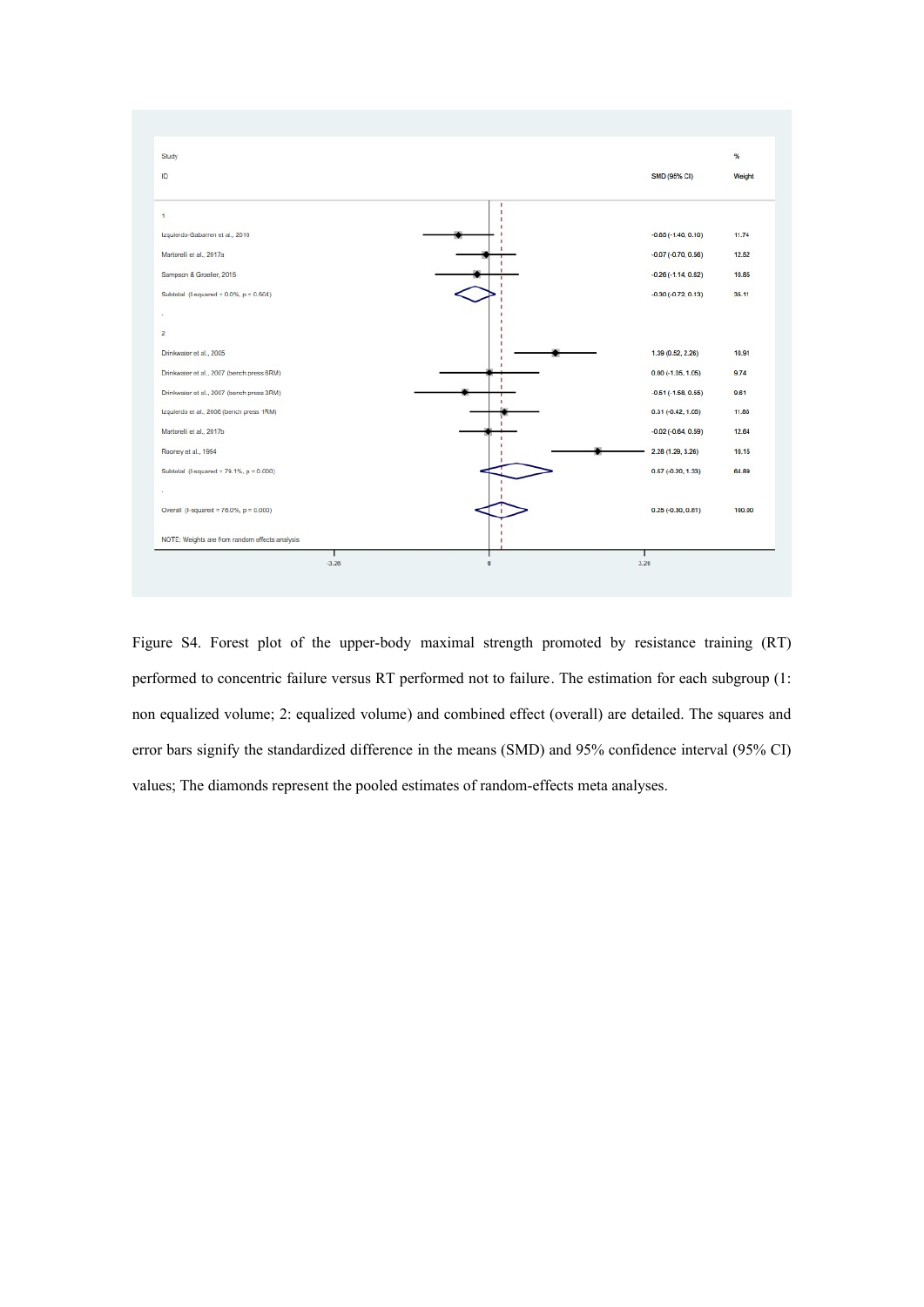

Figure S5. Forest plot of the upper-body maximal strength promoted by resistance training (RT) performed to concentric failure versus RT performed not to failure. The estimation for each subgroup (1: multi-joints exercises; 2: single joints exercises) and combined effect (overall) are detailed. The squares and error bars signify the standardized difference in the means (SMD) and 95% confidence interval (95% CI) values; The diamonds represent the pooled estimates of random-effects meta analyses.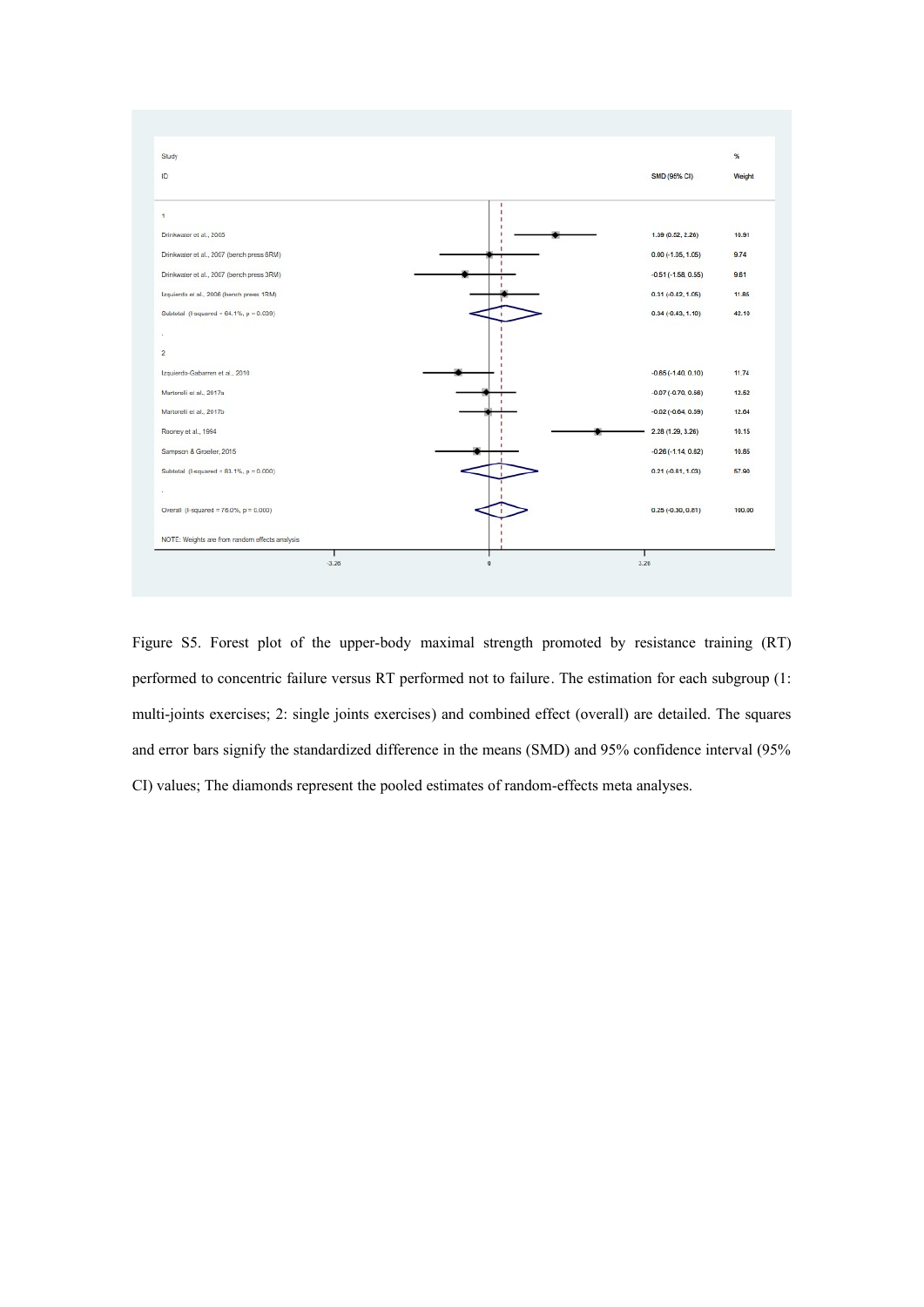

Figure S6. Forest plot of the maximal strength promoted by resistance training (RT) performed to concentric failure versus RT performed not to failure in sports athletes. The squares and error bars signify the standardized difference in the means (SMD) and 95% confidence interval (95% CI) values; The diamonds represent the pooled estimates of random-effects meta analyses.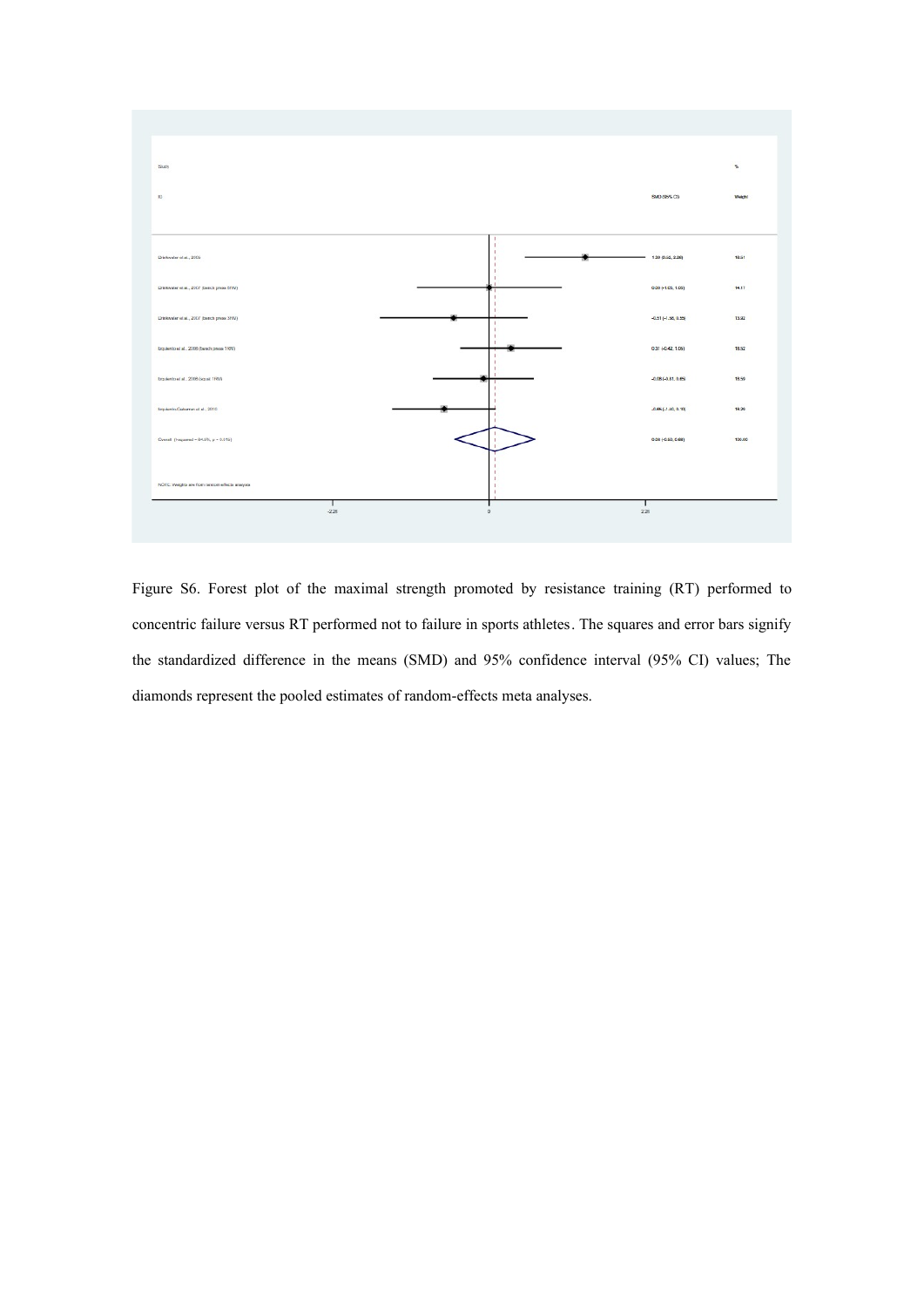

Figure S7. Forest plot of the maximal strength promoted by resistance training (RT) performed to concentric failure versus RT performed not to failure in non-athletes. The squares and error bars signify the standardized difference in the means (SMD) and 95% confidence interval (95% CI) values; The diamonds represent the pooled estimates of random-effects meta analyses.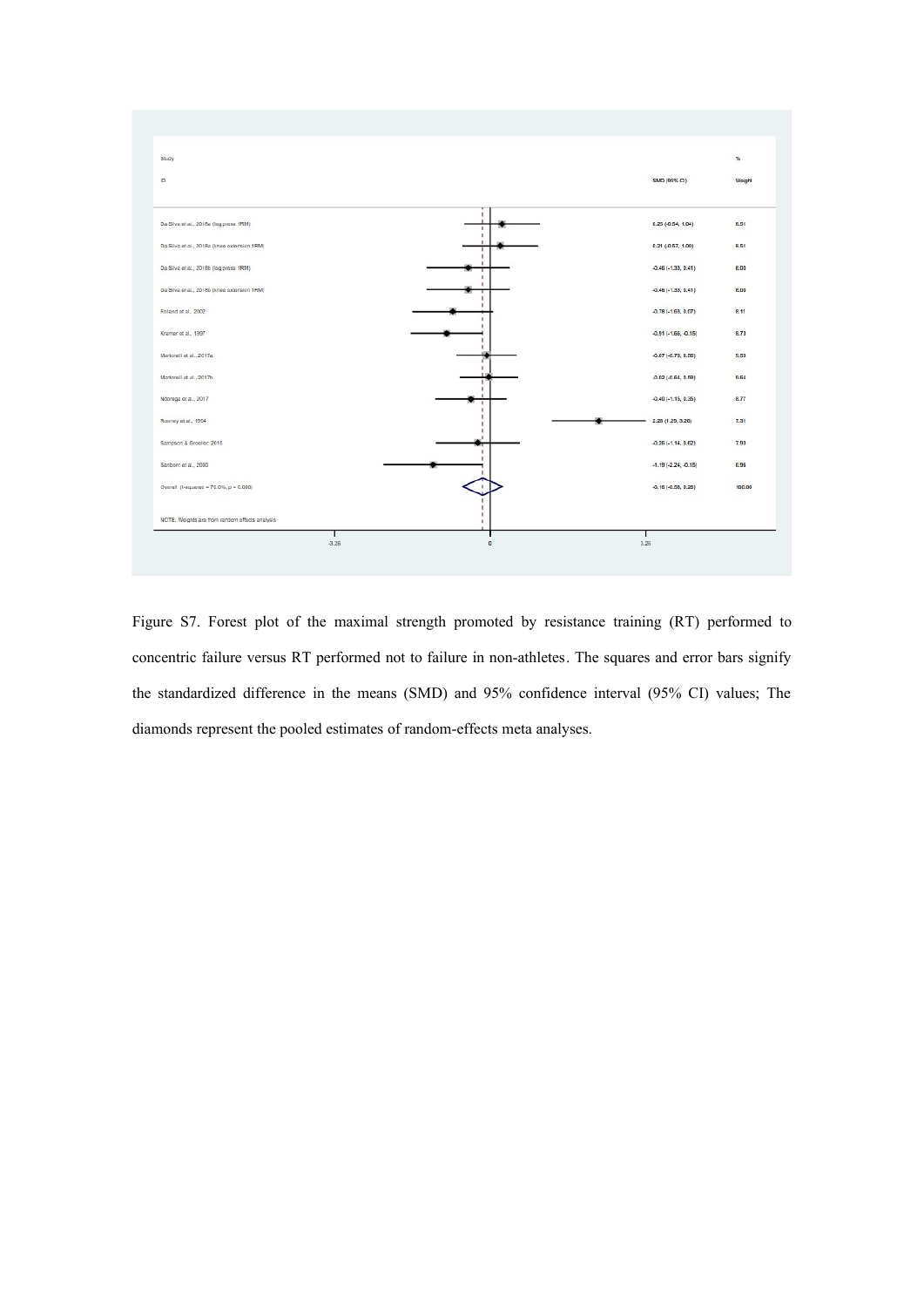

Figure S8. Funnel plot of the effect of resistance training performed to concentric failure or not to failure on muscle hypertrophy. The solid line represents the pooled effect estimate expressed as the standardized mean difference (SMD) for each analysis. Dashed lines present pseudo-95% confidence intervals and the circles represent effect estimates for each included study.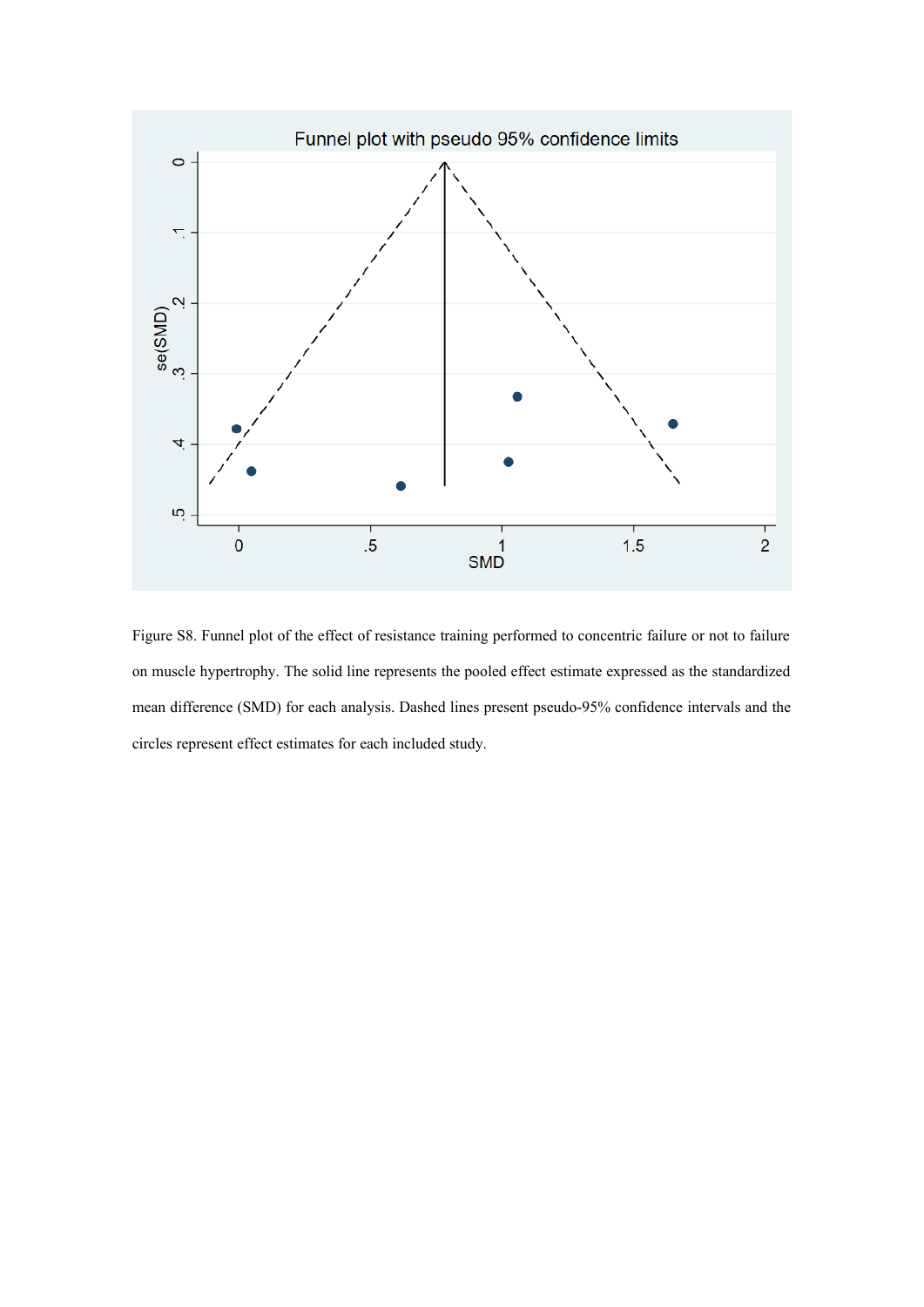

Figure S9. Forest plot of the lower-body muscle hypertrophy promoted by resistance training (RT) performed to concentric failure versus RT performed not to failure. The squares and error bars signify the standardized difference in the means (SMD) and 95% confidence interval (95% CI) values; The diamonds represent the pooled estimates of random-effects meta analyses.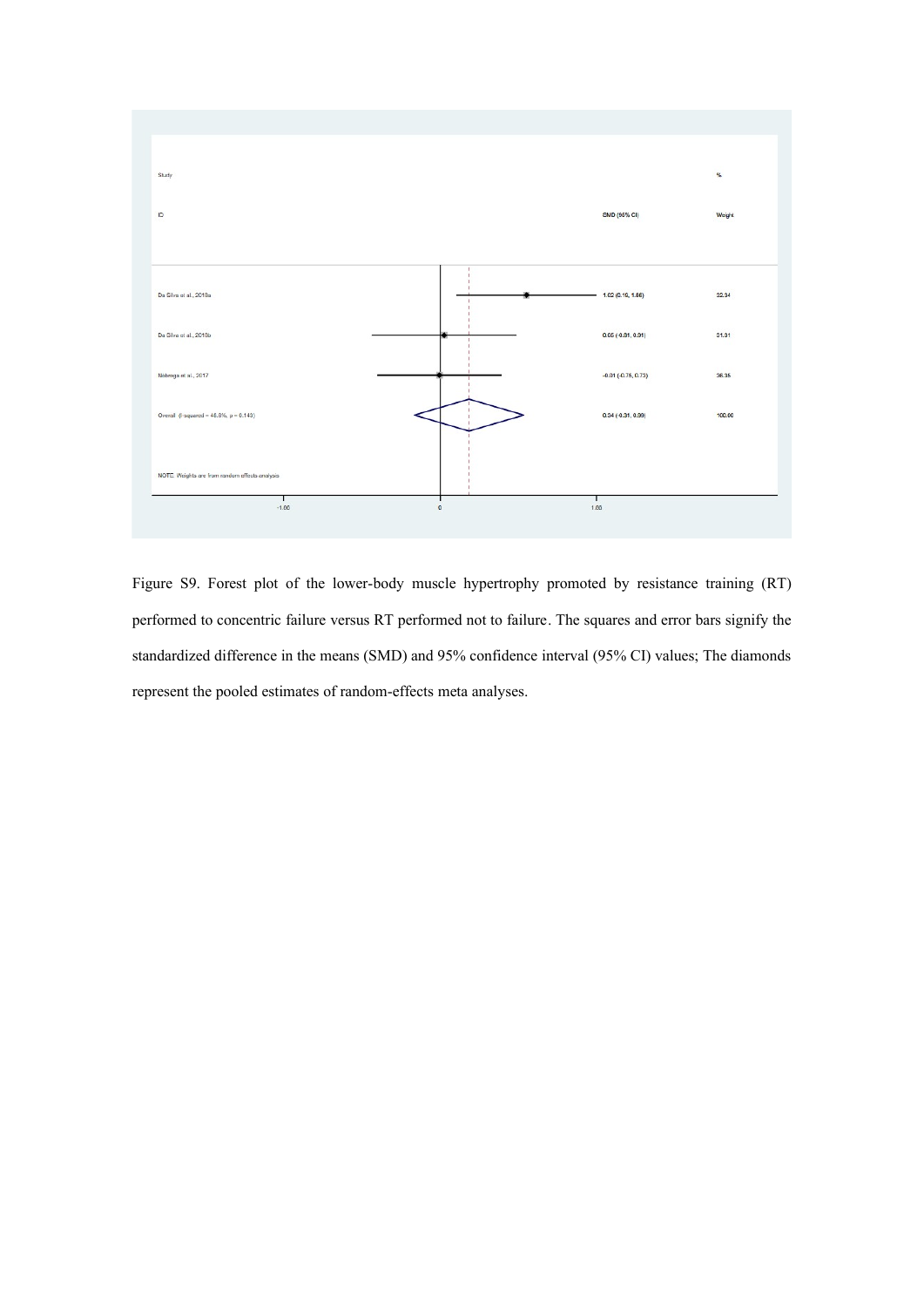

Figure S10. Forest plot of the upper-body muscle hypertrophy promoted by resistance training (RT) performed to concentric failure versus RT performed not to failure. The squares and error bars signify the standardized difference in the means (SMD) and 95% confidence interval (95% CI) values; The diamonds represent the pooled estimates of random-effects meta analyses.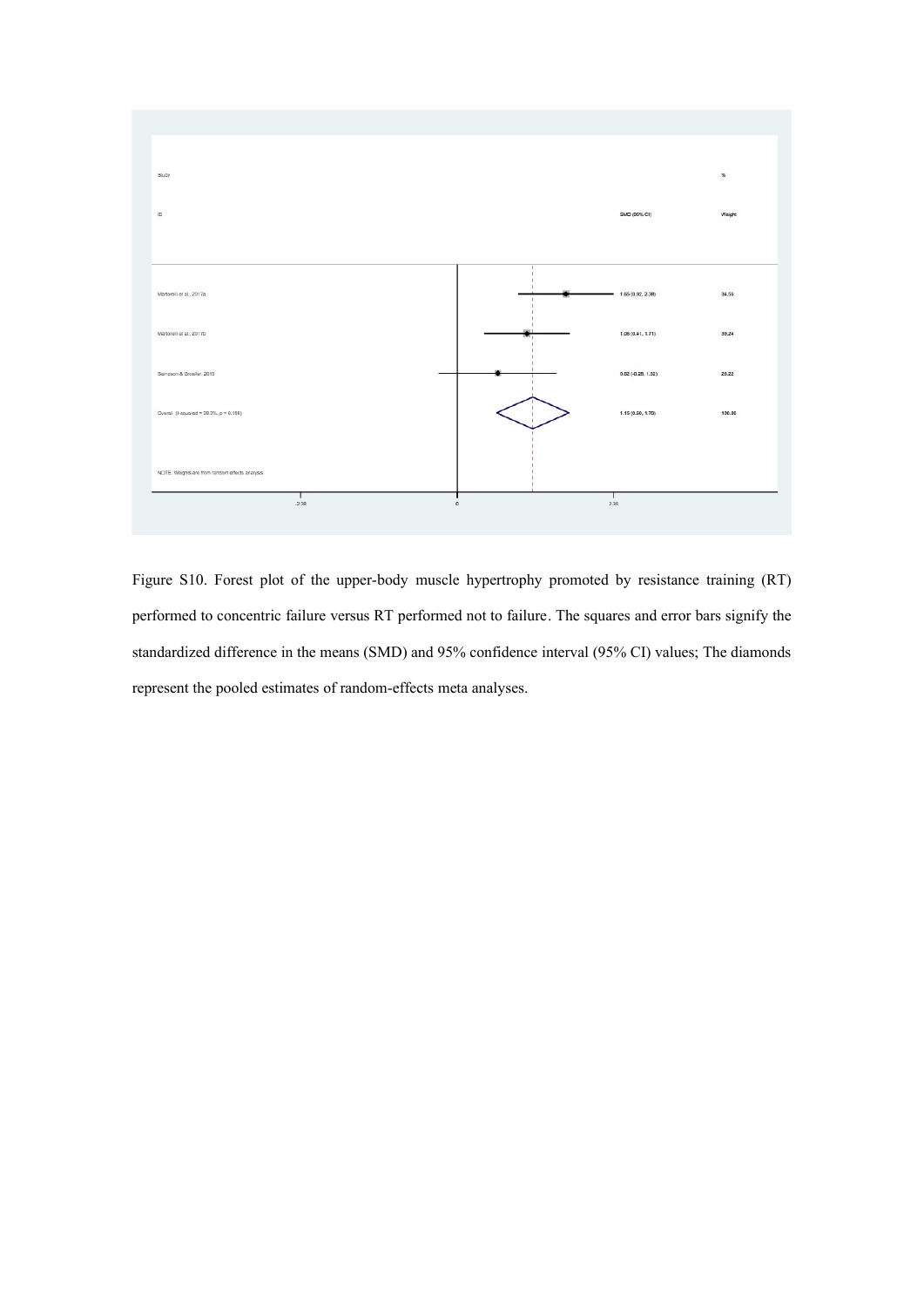

Figure S11. Funnel plot of the effect of resistance training performed to concentric failure or not to failure on maximal power output. The solid line represents the pooled effect estimate expressed as the standardized mean difference (SMD) for each analysis. Dashed lines present pseudo-95% confidence intervals and the circles represent effect estimates for each included study.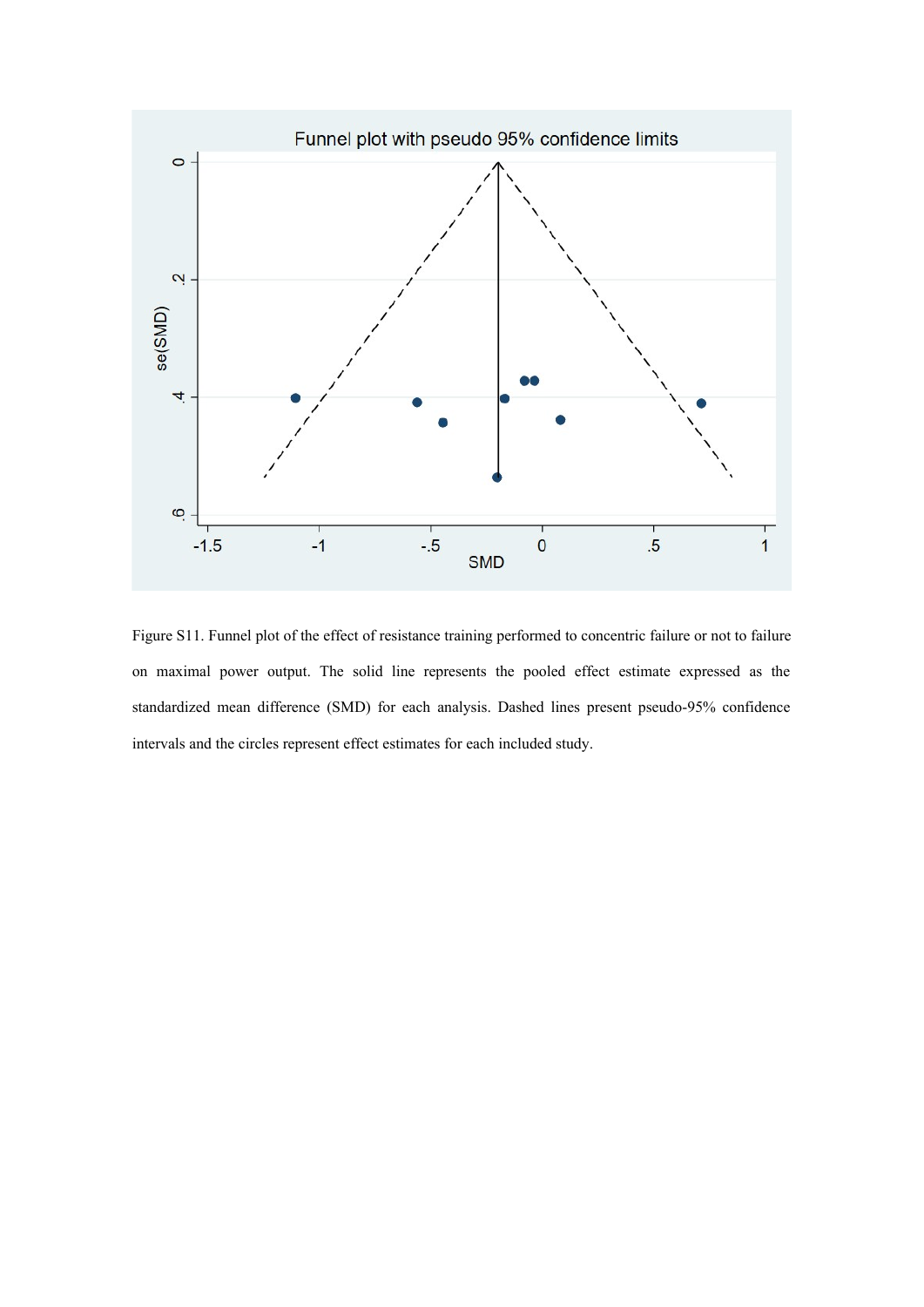

Figure S12. Forest plot of the lower-body maximal power output promoted by resistance training (RT) performed to concentric failure versus RT performed not to failure. The estimation for each subgroup (1: non equalized volume; 2: equalized volume) and combined effect (overall) are detailed. The squares and error bars signify the standardized difference in the means (SMD) and 95% confidence interval (95% CI) values; The diamonds represent the pooled estimates of random-effects meta analyses.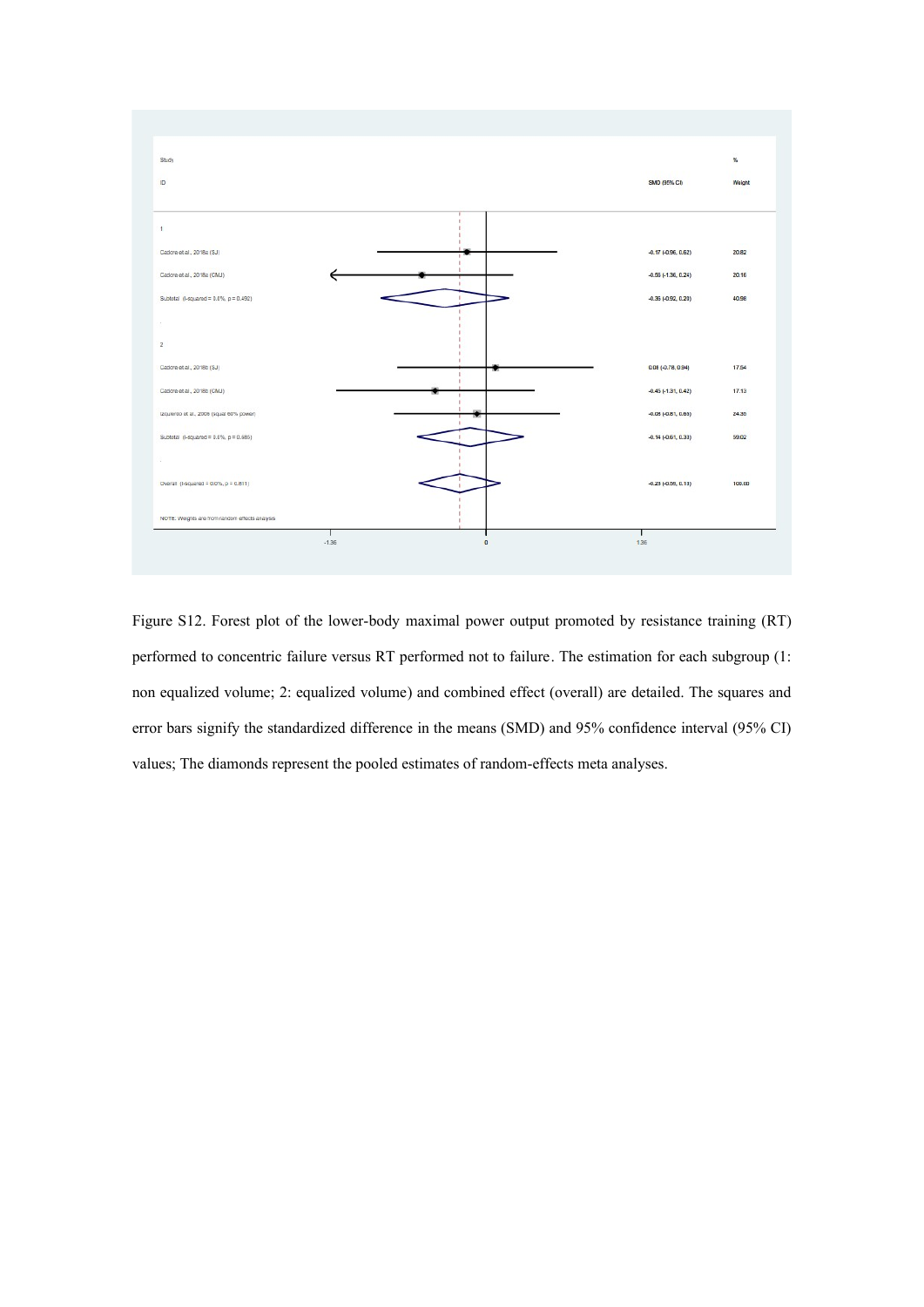

Figure S13. Forest plot of the upper-body maximal power output promoted by resistance training (RT) performed to concentric failure versus RT performed to not failure. The estimation for each subgroup (1: non equalized volume; 2: equalized volume) and combined effect (overall) are detailed. The squares and error bars signify the standardized difference in the means (SMD) and 95% confidence interval (95% CI) values; The diamonds represent the pooled estimates of random-effects meta analyses.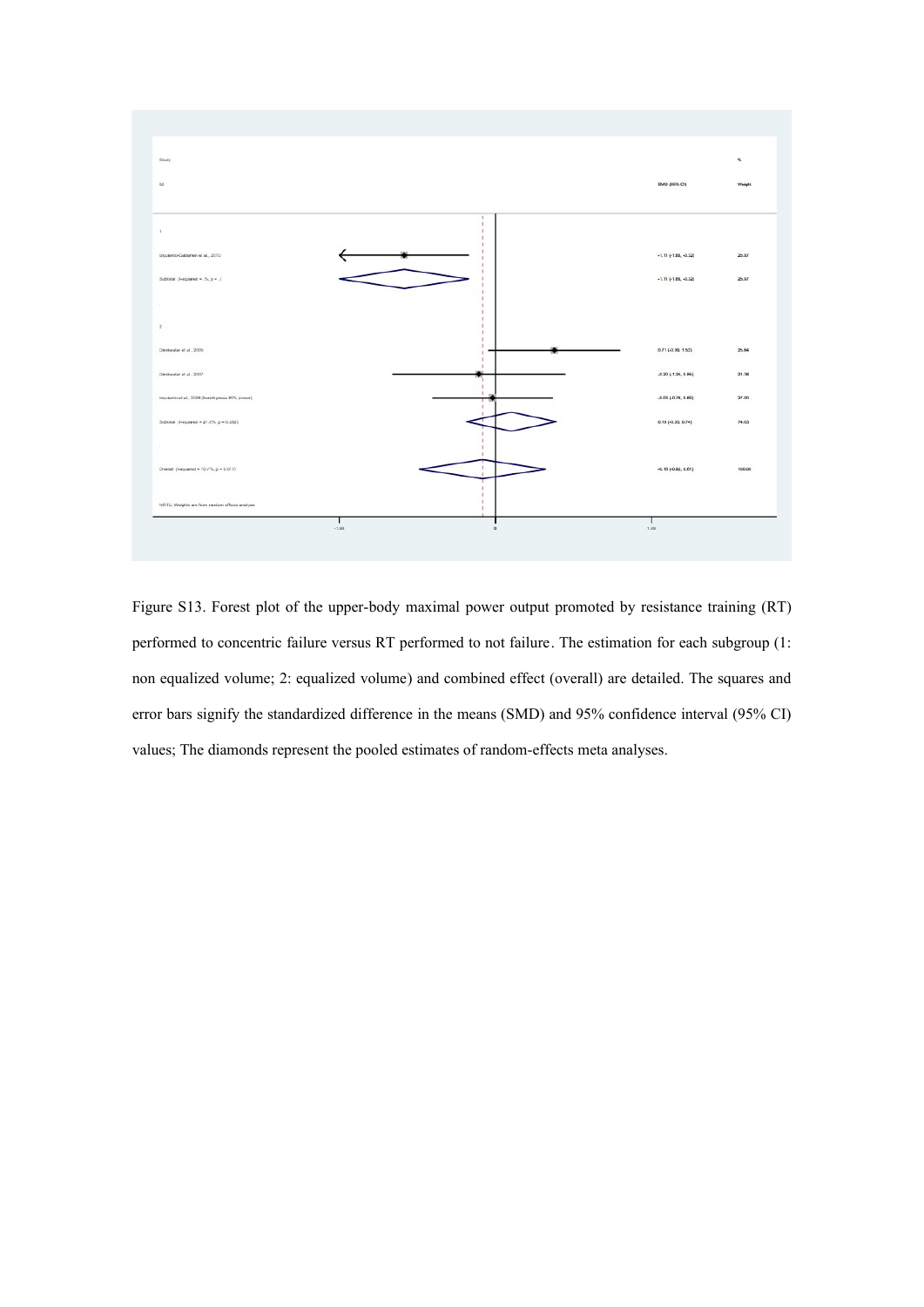

Figure S14. Forest plot of the jump power output promoted by resistance training (RT) performed to concentric failure versus RT performed not to failure. The squares and error bars signify the standardized difference in the means (SMD) and 95% confidence interval (95% CI) values; The diamonds represent the pooled estimates of random-effects meta analyses.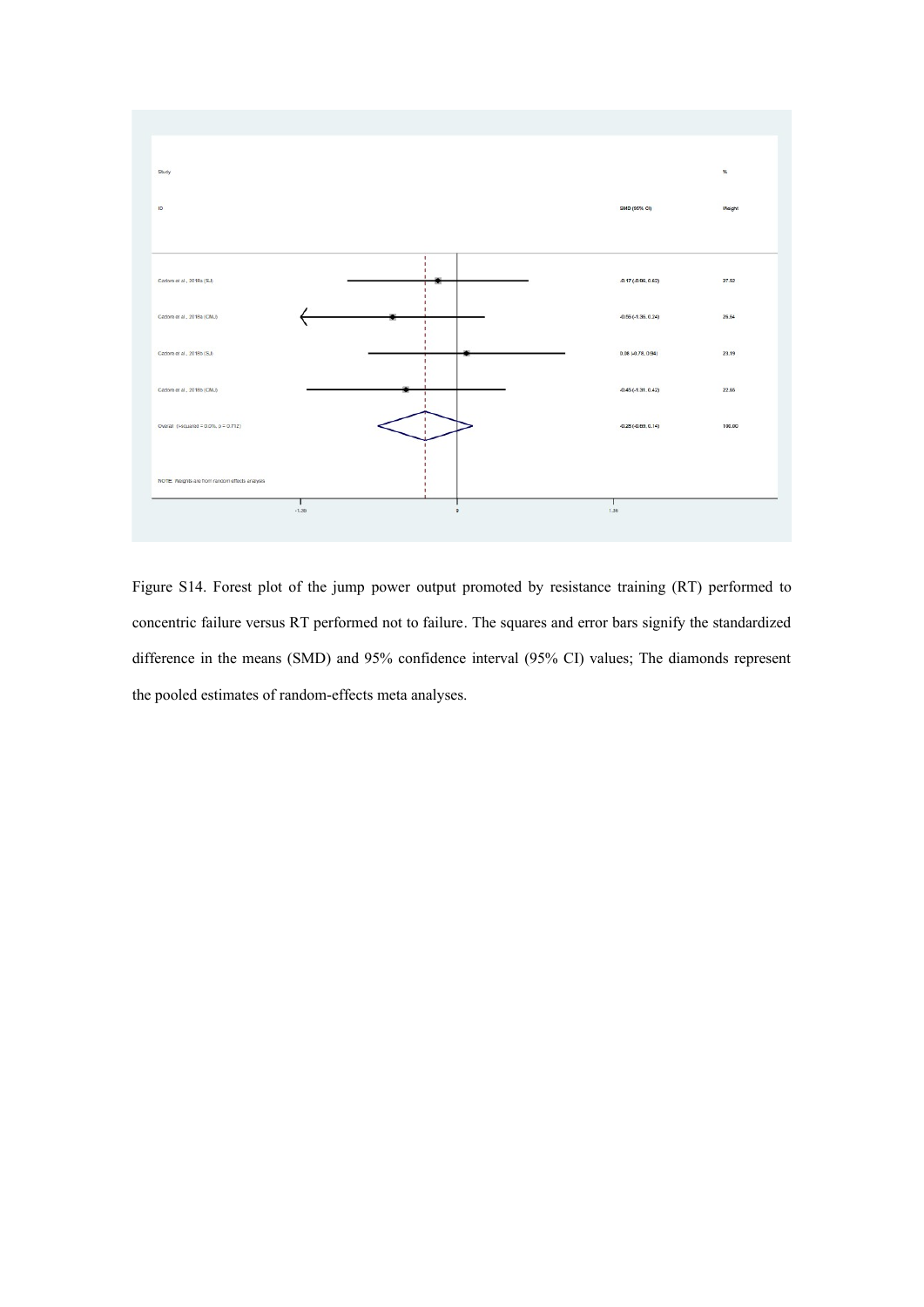

Figure S15. Forest plot of the bench press power output promoted by resistance training (RT) performed to concentric failure versus RT performed not to failure. The squares and error bars signify the standardized difference in the means (SMD) and 95% confidence interval (95% CI) values; The diamonds represent the pooled estimates of random-effects meta analyses.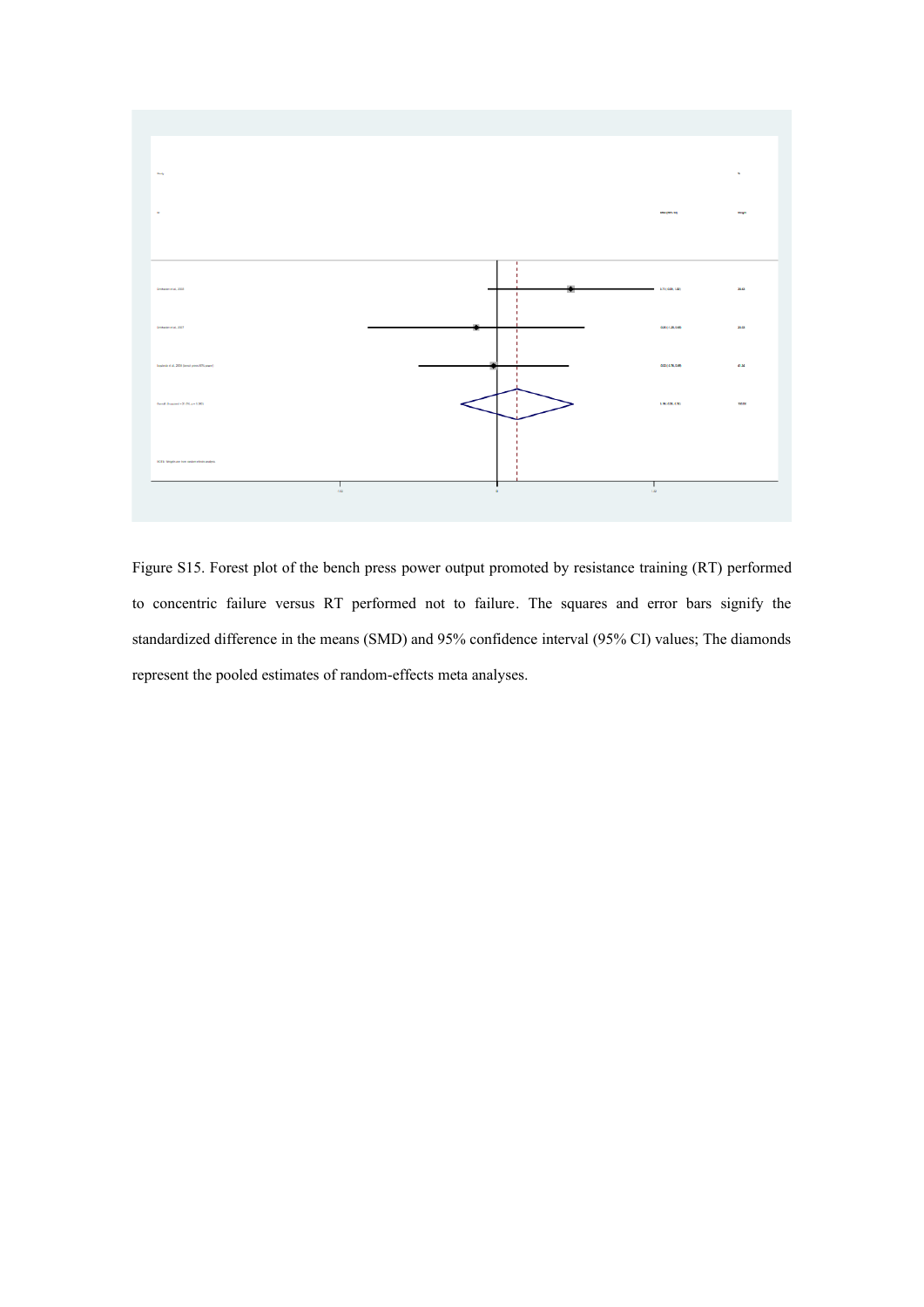

Figure S16. Forest plot of the maximal power output promoted by resistance training (RT) performed to concentric failure versus RT performed to not failure in athletes. The squares and error bars signify the standardized difference in the means (SMD) and 95% confidence interval (95% CI) values; The diamonds represent the pooled estimates of random-effects meta analyses.